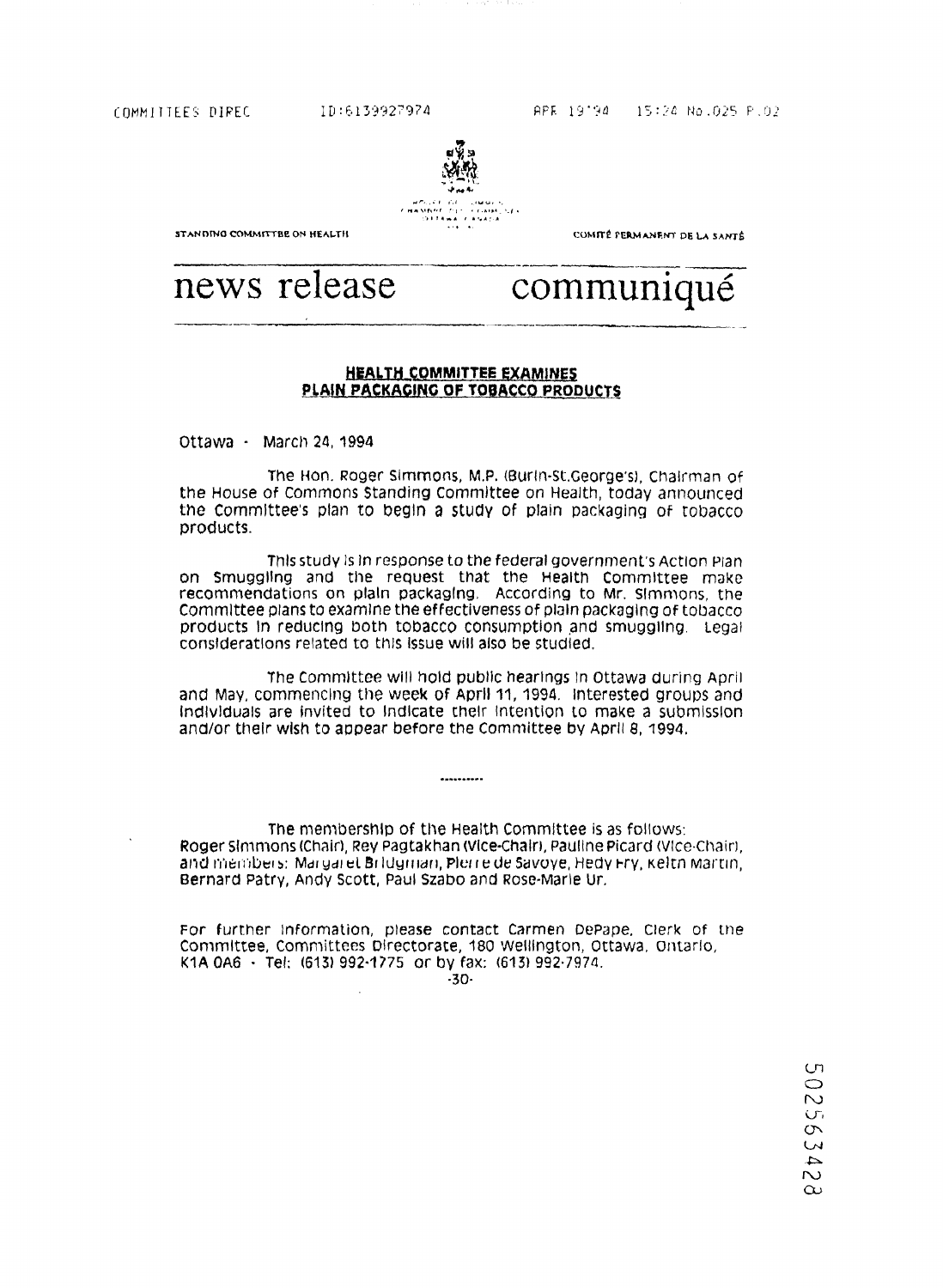# **STANDING COMMITTEE ON HEALTH**

# STUDY ON PLAIN PACKAGING OF TOBACCO PRODUCTS

#### TERMS OF REFERENCE:

- $\mathbf{1}$ To receive evidence and otherwise examine:
	- $a<sub>i</sub>$ the effectiveness of plain packaging of tobacco products In reducing both tobacco consumption and smuggling:
	- b) the legal considerations related to plain packaging.
- $2.$ To report on the findings of the enquiry and to make recommendations to the federal government.

# **COMITÉ PERMANENT DE LA SANTÉ**

# ÉTUDE SUR LA BANALISATION DES PRODUITS DU TABAC

## **MANDAT:**

- Recueillir des témoignages et examiner :  $1.$ 
	- l'efficacité de l'emballage neutre des produits du tabac  $a)$ comme moyen de réduire la consommation et la contrebande du tabac;
	- les questions législatives relatives à l'emballage neutre. וס
- Faire rapport sur les conclusions de l'enquête et présenter des  $2<sub>1</sub>$ recommandations au gouvernement fédéral.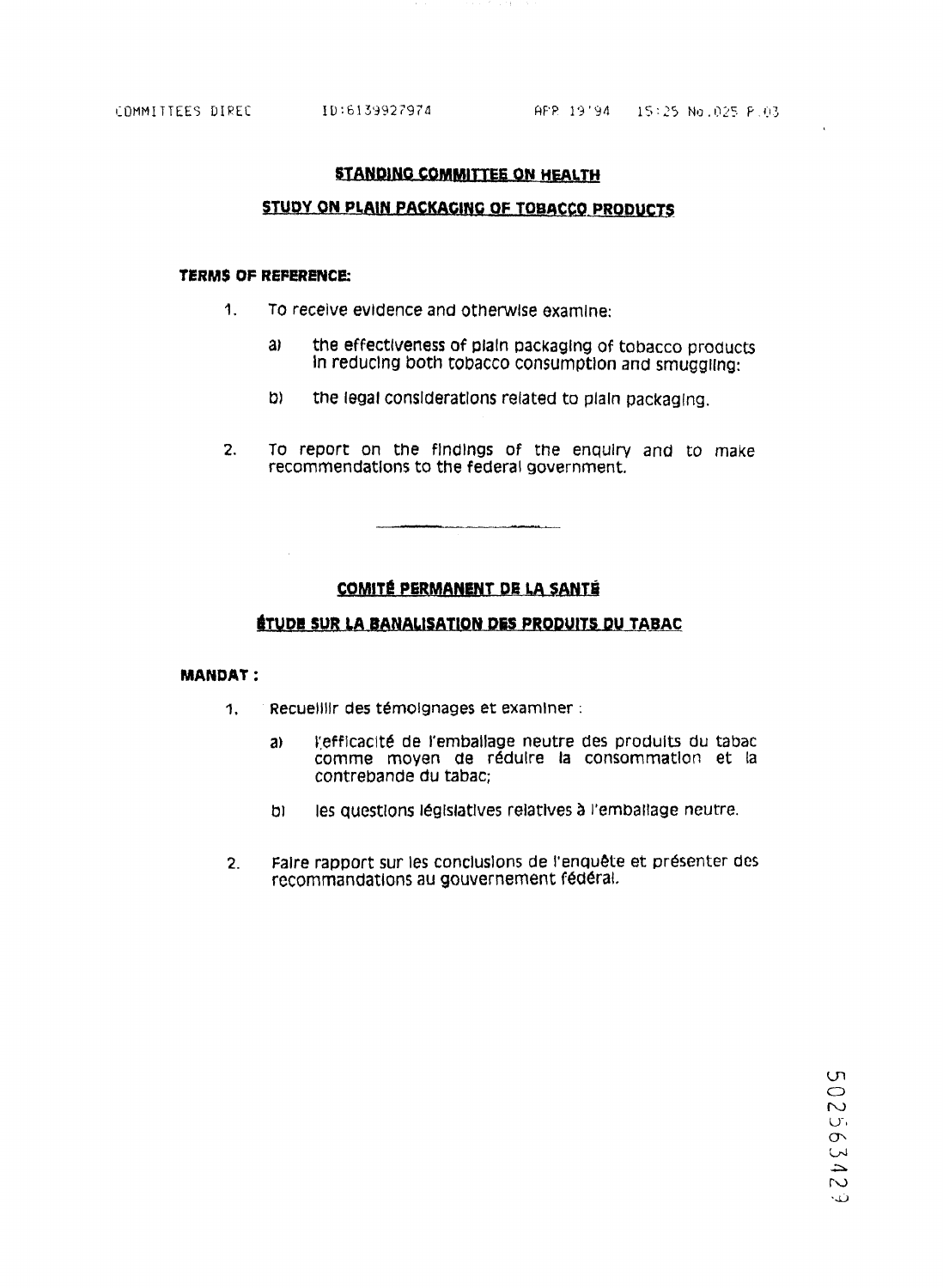# STANDING COMMITTEE ON HEALTH (as Of Monday, April 18, 1994)

# TUESDAY, APRIL 19 - STUDY ON PLAIN PACKAGING Room 536, Wellington Building

- 9:00 a.m. (In camera)  $\sim$ Briefing by Justice Officials  $\mathbf{u} = \mathbf{u}$  .  $\sim 100$ Briefing by Library of Parliament Official
- 10:30 a.m. Shorewood Packaging **Contact**

# THURSDAY, APRIL 21 - ESTIMATES

Room 536, Wellington Building

- 9:00 a.m . Briefing by Treasury Board Officials  $\sim 10^{-10}$
- 10:00 a.m. Briefing by Auditor General Officials  $\sim 10^{-11}$

............. ......... .. .... ---

| TUESDAY, APRIL 26 - - - - -<br>Room 371, West Block |                                                             | <b>ESTIMATES</b>                                                                                       |  |
|-----------------------------------------------------|-------------------------------------------------------------|--------------------------------------------------------------------------------------------------------|--|
| 9:00 a.m.                                           |                                                             | Minister of Health Marieau and Officials                                                               |  |
| THURSDAY, APRIL 28 -<br>Room 371, West Block        |                                                             | STUDY ON PLAIN PACKAGING                                                                               |  |
| $9:00$ a.m.                                         |                                                             | Rototone Gravure Services Inc.                                                                         |  |
| $9:30$ a.m.                                         |                                                             | Smoke Free Nova Scotla Ito confirmi                                                                    |  |
| 10:00 a.m.                                          | $\bullet$                                                   | "Conseil québécois sur le tabac et la santé"                                                           |  |
| $10:30$ a.m.                                        | $\bullet$ .<br><br><br><br><br><br><br><br><br><br><br><br> | "Syndicat international des travailleurs de la<br>boulangerie, confiserie et du tabac"<br>Ito confirm! |  |
| 11:00 a.m.                                          | ۰                                                           | Ontario Campaign for Action on Tobacco                                                                 |  |
| $11:30$ a.m.                                        | $\bullet$ . The $\bullet$                                   | R.B.J. Health Management Association                                                                   |  |
| *** SUBJECT TO CHANGE                               |                                                             |                                                                                                        |  |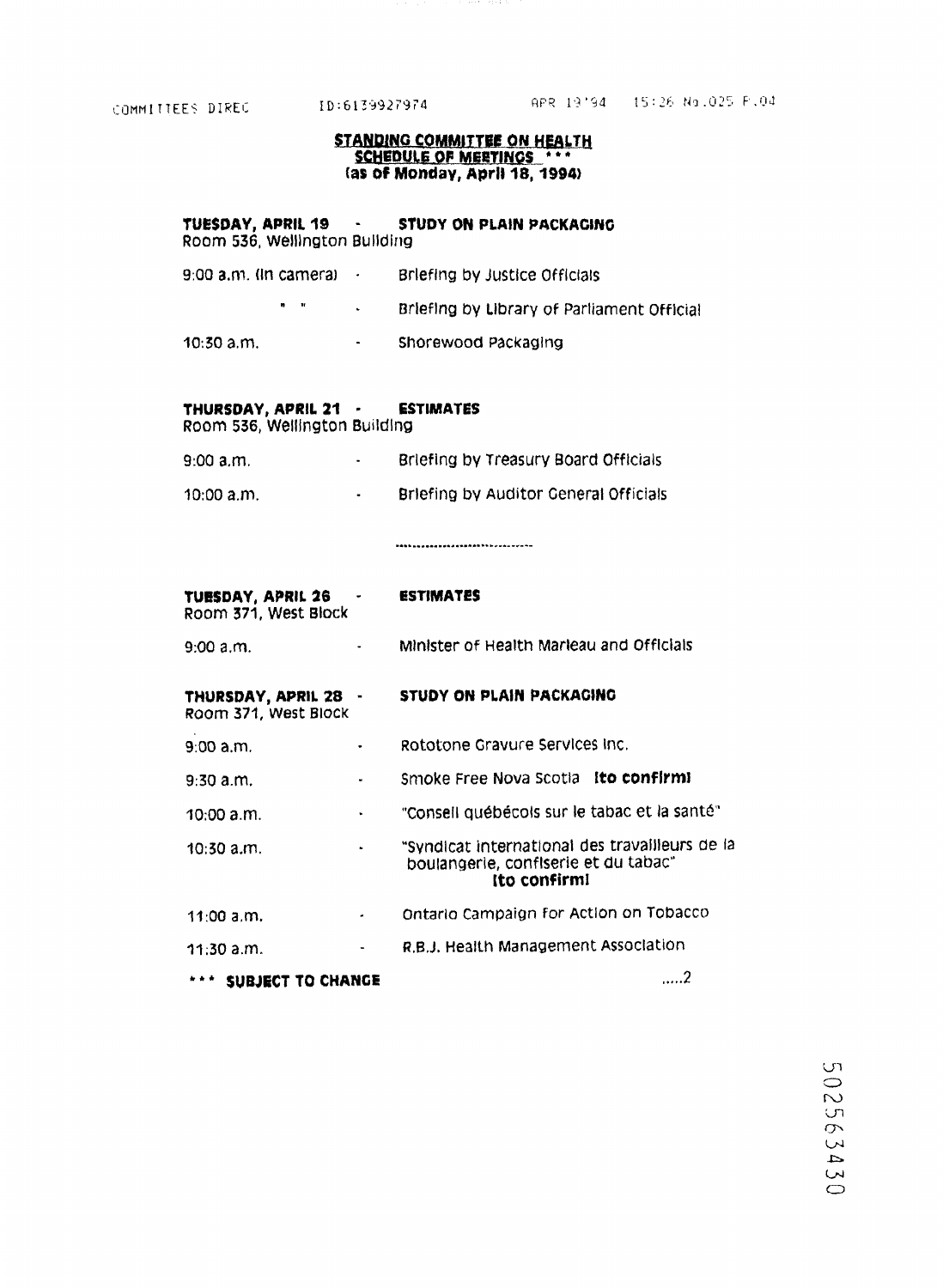$\alpha$  and  $\alpha$ 

•2-

18 M.A.

| TUESDAY, MAY 3<br>Room 269, West Block |   | <b>STUDY ON PLAIN PACKAGING</b>                         |
|----------------------------------------|---|---------------------------------------------------------|
| 9:00 a.m.                              |   | Canadian Council on Smoking and Health                  |
| $9:30$ a.m.                            | ٠ | Professor Richard Pollay, University of B.C.            |
| 10:00 a.m.                             |   | Canadian Medical Association                            |
| 10:30 a.m.                             |   | Dr. Fred Bass, B.C. Medical Association<br>ito confirmi |
| $11:00$ a.m.                           |   | Packaging Association of Canada                         |
| $11:30$ a.m.                           | ٠ | F.P. Labour Consultant Services                         |
|                                        |   |                                                         |

| THURSDAY, MAY 5<br>$\bullet$<br>Room 701, La Promenade<br>(151 Sparks St.) |           | STUDY ON PLAIN PACKAGING                 |  |
|----------------------------------------------------------------------------|-----------|------------------------------------------|--|
| 9:00 a.m.                                                                  | $\bullet$ | Lawson Mardon Packaging Inc.             |  |
| $9:30$ a.m.                                                                | ٠         | Kromacorp                                |  |
| 10:00 a.m.                                                                 | ٠         | Canadian Oncology Society ito confirm:   |  |
| $10:30$ a.m.                                                               |           | Canadian Council of Grocery Distributors |  |
| 11:00 a.m.                                                                 | ۰         | Physicians for a Smoke-Free Canada       |  |
| $11:30$ a.m.                                                               |           | Ontario Convenience Stores Association   |  |

 $\ldots$  .3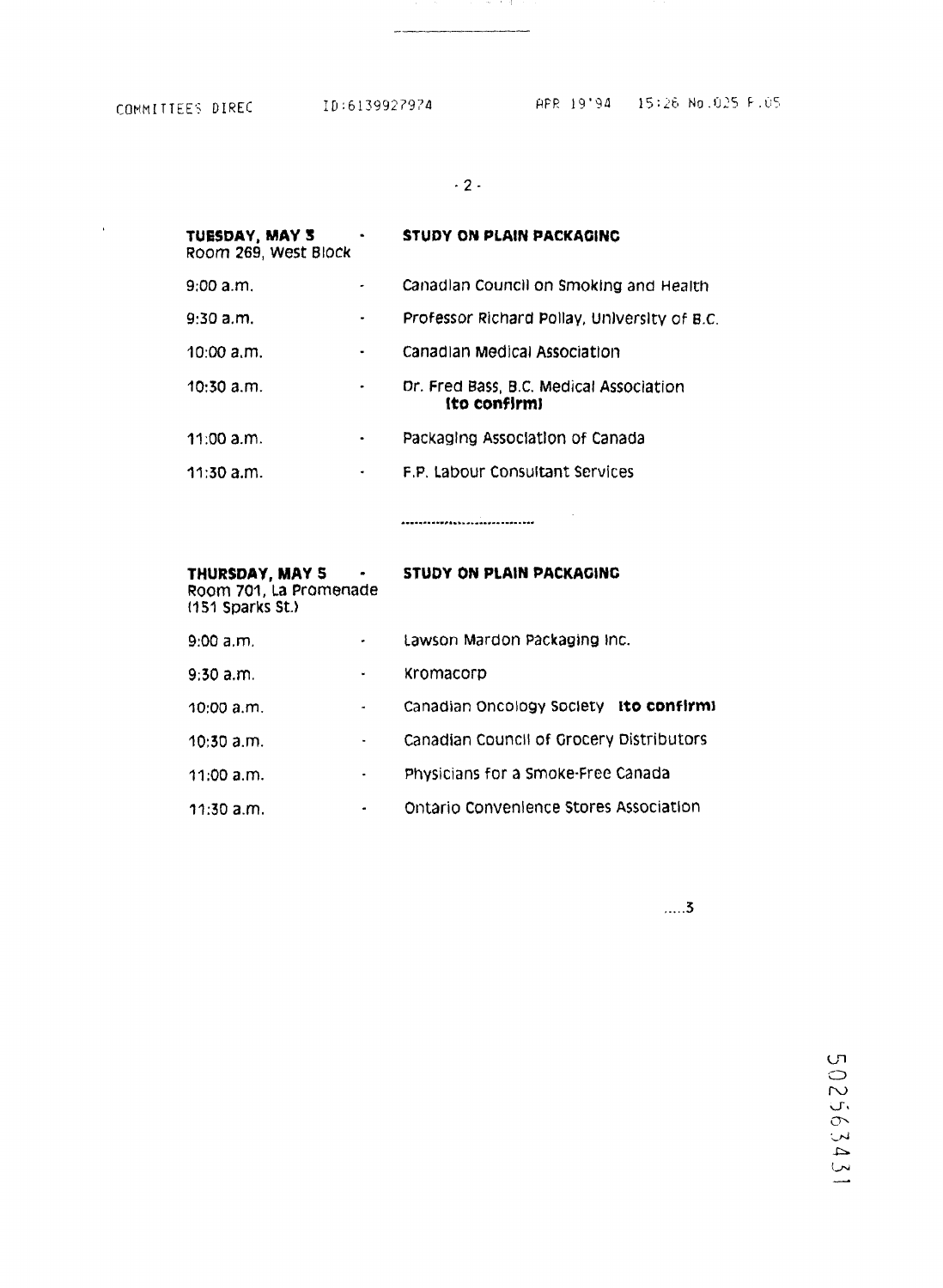$\sim$ 

ing the 40

| Meeting room to be determined |                | TUESDAY, MAY 10 - STUDY ON PLAIN PACKAGING             |
|-------------------------------|----------------|--------------------------------------------------------|
| $8:30$ a.m.                   | ۰              | Ontario Flue-Cured Tobacco Growers' Marketing<br>Board |
| 9:00 a.m.                     | ۰              | Quebec Flue-Cured Tobacco Growers' Marketing<br>Board  |
| $9:30$ a.m.                   | ۰              | Canadian Lung Association                              |
| 10:00 a.m.                    | ۰              | Ontario Ministry of Health                             |
| $10:30$ a.m.                  | ۰              | Phillip Morris International Inc.                      |
| 11:00 a.m.                    | $\blacksquare$ | R.J. Reynolds Tobacco Co.                              |
| $11:30$ a.m.                  |                | Canadian Association of Chain Drug Stores              |

-----------------------------

# THURSDAY, MAY 12 - STUDY ON PLAIN PACKAGING Meeting room to be determined

| 9:00 a.m.    | $\bullet$ . | Nova Scotla Health Minister            |
|--------------|-------------|----------------------------------------|
| 9:30 a.m.    | $\bullet$   | Kohl & Frisch Ltd.                     |
| 10:00 a.m.   |             | 2 Ontario M.P.P.s                      |
| $10:30$ a.m. | ۰           | Patent & Trademark Institute of Canada |
| 11:00 a.m.   |             | Canadian Tobacco Manufacturers Council |

 $\dots$  .4